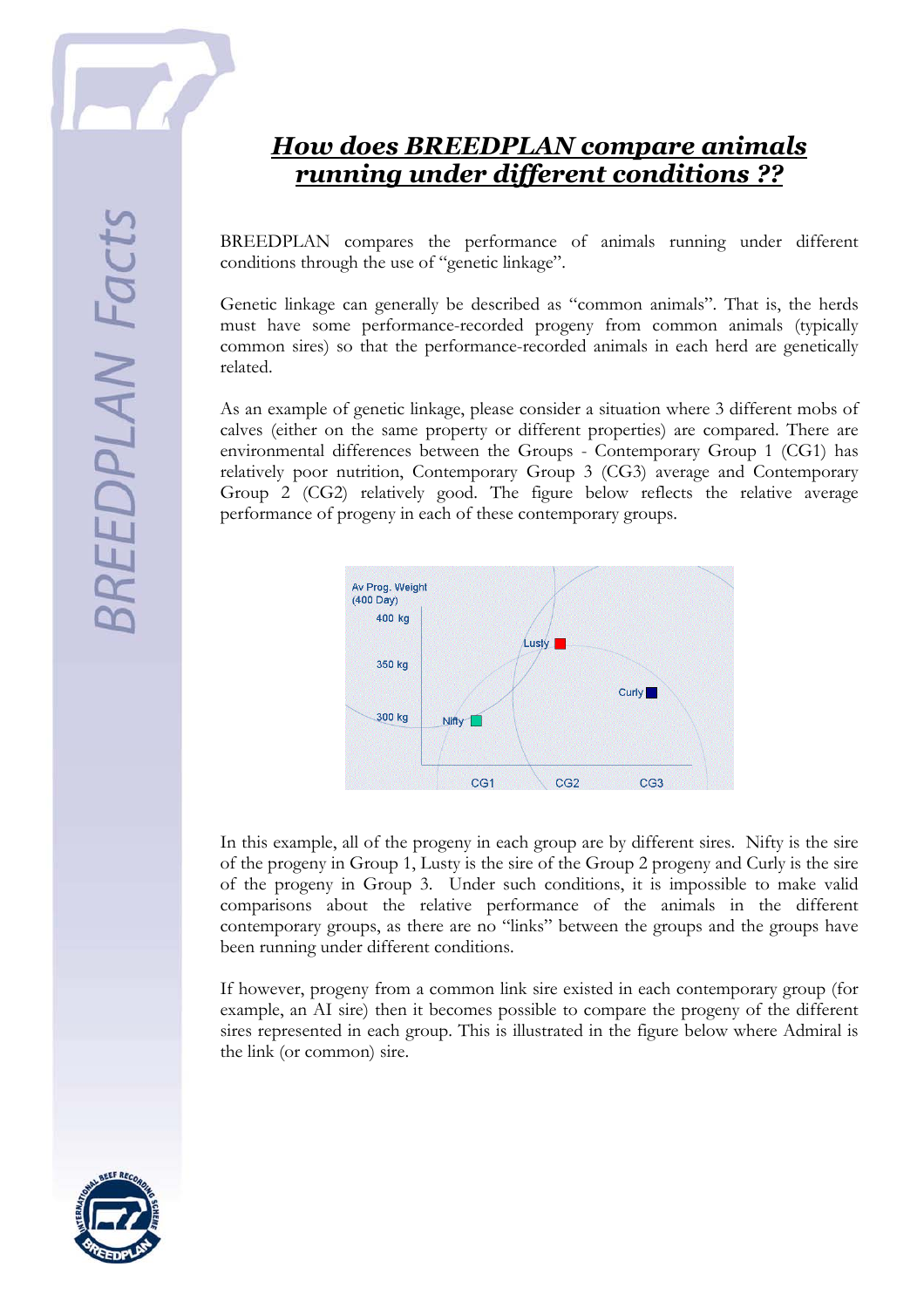

The progeny of the link sire (Admiral) have average adjusted 400-Day weights of 290 kg, 390 kg and 300 kg in their respective contemporary groups. In comparison, the average adjusted 400-Day weights of the progeny of the other sires are: Nifty: 300 kg, Lusty: 380 kg and Curly: 320 kg. For the purposes of this example, we assume that all sires are joined to cows of equal merit.

When compared to the link sire Admiral, Nifty tested in Contemporary Group 1 is superior to Lusty from Group 2. Curly from Group 3 has the highest average 400 day weight performance. These differences are represented in the following table.

| Direct comparisons                | Indirect comparisons                                         |  |
|-----------------------------------|--------------------------------------------------------------|--|
| Nifty vs Admiral $= +10$ kg       | Nifty vs Lusty $(+10\text{kg} + 10\text{kg}) = +20\text{kg}$ |  |
| Lusty vs Admiral $= -10\text{kg}$ | Nifty vs Curly $(+10\text{kg} - 20\text{kg}) = -10\text{kg}$ |  |
| Curly vs Admiral $= +20$ kg       | Lusty vs Curly $(-10\text{kg} - 20\text{kg}) = -30\text{kg}$ |  |

Graphically, these differences are shown in the following figure.



Assuming large progeny numbers (100+) for each sire, the sire EBVs will approach twice the progeny differences. This is because the progeny only receive half of their genes from their respective sires. The other half of their genes comes from the dam.

In accordance with this, the resultant EBVs of these sires (twice the progeny differences) will be :

|             | Nifty    | Lusty    | $_{\rm{curlv}}$ | Admıral        |
|-------------|----------|----------|-----------------|----------------|
| <b>EBVs</b> | $+20$ kg | $-20$ kg | $+40$ kg        | $0 \text{ kg}$ |